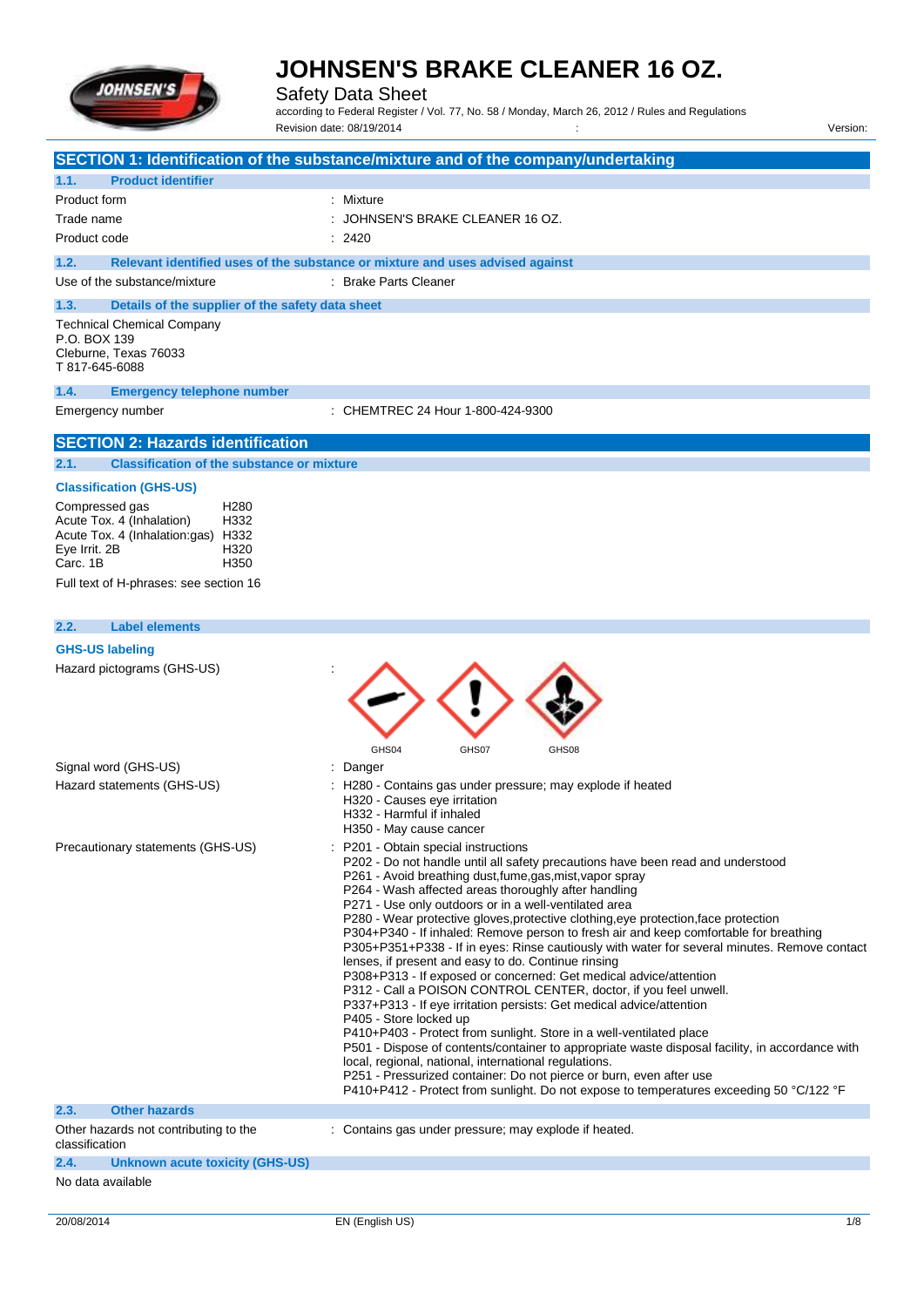Safety Data Sheet

according to Federal Register / Vol. 77, No. 58 / Monday, March 26, 2012 / Rules and Regulations

| <b>SECTION 3: Composition/information on ingredients</b>                                                |          |                                                                                                                                                                                                  |         |                                                 |
|---------------------------------------------------------------------------------------------------------|----------|--------------------------------------------------------------------------------------------------------------------------------------------------------------------------------------------------|---------|-------------------------------------------------|
| 3.1.<br><b>Substance</b>                                                                                |          |                                                                                                                                                                                                  |         |                                                 |
| Not applicable                                                                                          |          |                                                                                                                                                                                                  |         |                                                 |
| 3.2.<br><b>Mixture</b>                                                                                  |          |                                                                                                                                                                                                  |         |                                                 |
| <b>Name</b>                                                                                             |          | <b>Product identifier</b>                                                                                                                                                                        | %       | <b>Classification (GHS-US)</b>                  |
| tetrachloroethylene                                                                                     |          | (CAS No) 127-18-4                                                                                                                                                                                | $>= 95$ | Carc. 1B, H350                                  |
| carbon dioxide, liquefied, under pressure                                                               |          | (CAS No) 124-38-9                                                                                                                                                                                | $1 - 5$ | Aquatic Chronic 2, H411<br>Compressed gas, H280 |
|                                                                                                         |          |                                                                                                                                                                                                  |         |                                                 |
| <b>SECTION 4: First aid measures</b>                                                                    |          |                                                                                                                                                                                                  |         |                                                 |
| <b>Description of first aid measures</b><br>4.1.<br>First-aid measures general                          |          | : Never give anything by mouth to an unconscious person. If you feel unwell, seek medical advice                                                                                                 |         |                                                 |
|                                                                                                         |          | (show the label where possible).                                                                                                                                                                 |         |                                                 |
| First-aid measures after inhalation                                                                     |          | Assure fresh air breathing. Allow the victim to rest. Remove to fresh air and keep at rest in a<br>position comfortable for breathing. Call a POISON CENTER/doctor/physician if you feel unwell. |         |                                                 |
| First-aid measures after skin contact                                                                   |          | Remove affected clothing and wash all exposed skin area with mild soap and water, followed by<br>warm water rinse.                                                                               |         |                                                 |
| First-aid measures after eye contact                                                                    |          | IF IN EYES: Rinse cautiously with water for several minutes. Remove contact lenses, if present<br>and easy to do. Continue rinsing.                                                              |         |                                                 |
| First-aid measures after ingestion                                                                      |          | Rinse mouth. Do NOT induce vomiting. Obtain emergency medical attention.                                                                                                                         |         |                                                 |
| 4.2.<br>Most important symptoms and effects, both acute and delayed                                     |          |                                                                                                                                                                                                  |         |                                                 |
| Symptoms/injuries                                                                                       |          | May cause cancer.                                                                                                                                                                                |         |                                                 |
| Symptoms/injuries after inhalation                                                                      | inhaled. | Danger of serious damage to health by prolonged exposure through inhalation. Harmful if                                                                                                          |         |                                                 |
| Symptoms/injuries after eye contact                                                                     |          | Causes eye irritation.                                                                                                                                                                           |         |                                                 |
| 4.3.<br>Indication of any immediate medical attention and special treatment needed                      |          |                                                                                                                                                                                                  |         |                                                 |
| No additional information available                                                                     |          |                                                                                                                                                                                                  |         |                                                 |
| <b>SECTION 5: Firefighting measures</b>                                                                 |          |                                                                                                                                                                                                  |         |                                                 |
| 5.1.<br><b>Extinguishing media</b>                                                                      |          |                                                                                                                                                                                                  |         |                                                 |
| Suitable extinguishing media                                                                            |          | : Foam. Dry powder. Carbon dioxide. Water spray. Sand.                                                                                                                                           |         |                                                 |
| Unsuitable extinguishing media                                                                          |          | Do not use a heavy water stream.                                                                                                                                                                 |         |                                                 |
| 5.2.<br>Special hazards arising from the substance or mixture                                           |          |                                                                                                                                                                                                  |         |                                                 |
| Fire hazard                                                                                             |          | : Not flammable.                                                                                                                                                                                 |         |                                                 |
| 5.3.<br><b>Advice for firefighters</b>                                                                  |          |                                                                                                                                                                                                  |         |                                                 |
| Firefighting instructions                                                                               |          | : Use water spray or fog for cooling exposed containers. Exercise caution when fighting any<br>chemical fire. Prevent fire-fighting water from entering environment.                             |         |                                                 |
| Protection during firefighting                                                                          |          | Do not enter fire area without proper protective equipment, including respiratory protection.                                                                                                    |         |                                                 |
| Other information                                                                                       |          | : NFPA Aerosol Level 1.                                                                                                                                                                          |         |                                                 |
| <b>SECTION 6: Accidental release measures</b>                                                           |          |                                                                                                                                                                                                  |         |                                                 |
| Personal precautions, protective equipment and emergency procedures<br>6.1.                             |          |                                                                                                                                                                                                  |         |                                                 |
| General measures                                                                                        |          | : Remove ignition sources.                                                                                                                                                                       |         |                                                 |
|                                                                                                         |          |                                                                                                                                                                                                  |         |                                                 |
| 6.1.1.<br>For non-emergency personnel                                                                   |          |                                                                                                                                                                                                  |         |                                                 |
| Protective equipment                                                                                    |          | : Gloves. Safety glasses.                                                                                                                                                                        |         |                                                 |
| <b>Emergency procedures</b>                                                                             |          | Evacuate unnecessary personnel.                                                                                                                                                                  |         |                                                 |
| 6.1.2.<br>For emergency responders                                                                      |          |                                                                                                                                                                                                  |         |                                                 |
| Protective equipment                                                                                    |          | Equip cleanup crew with proper protection.                                                                                                                                                       |         |                                                 |
| <b>Emergency procedures</b>                                                                             |          | : Ventilate area.                                                                                                                                                                                |         |                                                 |
| 6.2.<br><b>Environmental precautions</b>                                                                |          |                                                                                                                                                                                                  |         |                                                 |
| Prevent entry to sewers and public waters. Notify authorities if liquid enters sewers or public waters. |          |                                                                                                                                                                                                  |         |                                                 |
| Methods and material for containment and cleaning up<br>6.3.                                            |          |                                                                                                                                                                                                  |         |                                                 |
| For containment                                                                                         |          | Dam up the liquid spill.                                                                                                                                                                         |         |                                                 |
| Methods for cleaning up                                                                                 |          | Soak up spills with inert solids, such as clay or diatomaceous earth as soon as possible. Collect<br>spillage. Store away from other materials.                                                  |         |                                                 |
| 6.4.<br><b>Reference to other sections</b>                                                              |          |                                                                                                                                                                                                  |         |                                                 |

See Heading 8. Exposure controls and personal protection.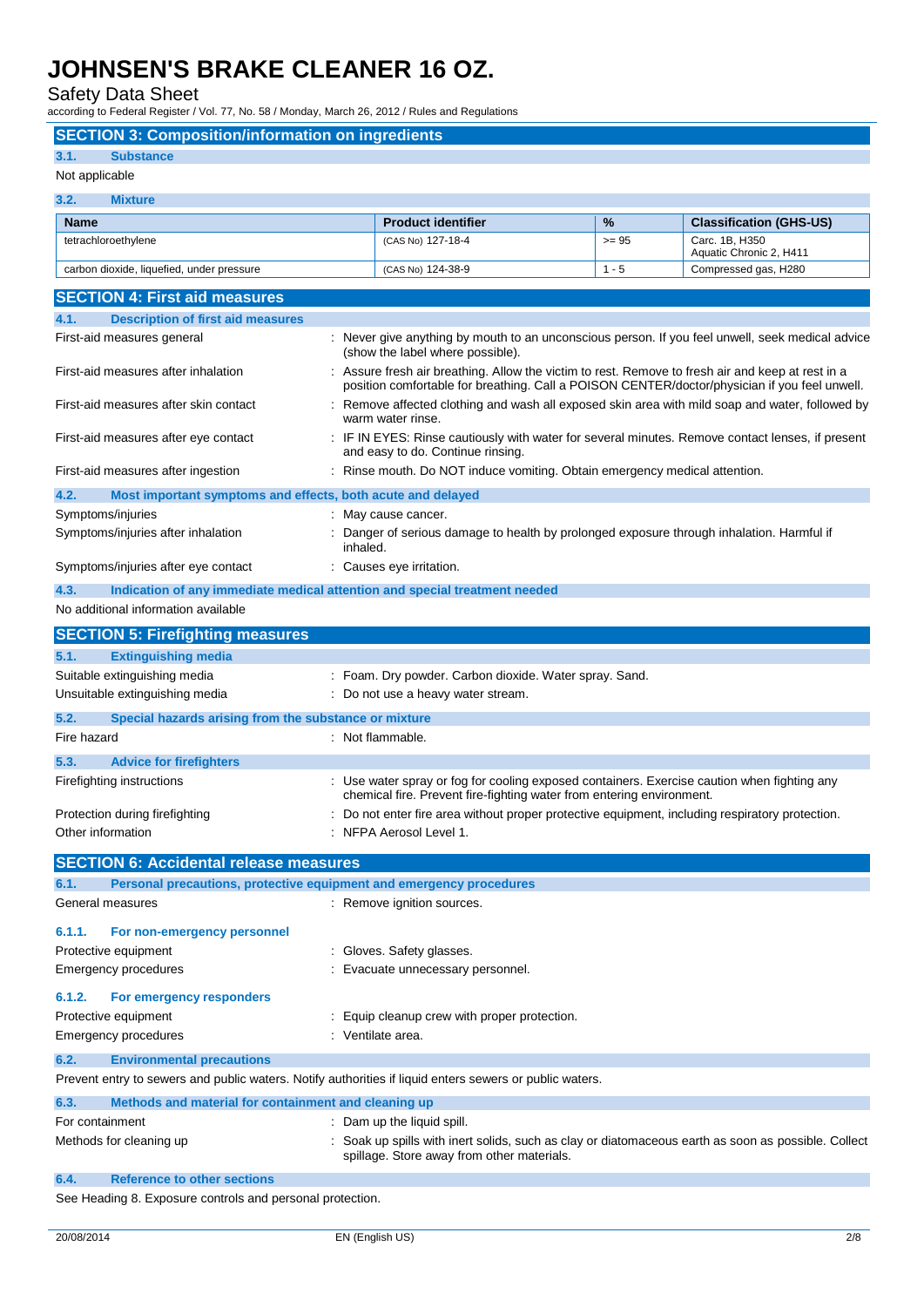Safety Data Sheet

according to Federal Register / Vol. 77, No. 58 / Monday, March 26, 2012 / Rules and Regulations

| <b>SECTION 7: Handling and storage</b>                               |                                                                                                                                                                                                                                                                                                                                                                                                                         |
|----------------------------------------------------------------------|-------------------------------------------------------------------------------------------------------------------------------------------------------------------------------------------------------------------------------------------------------------------------------------------------------------------------------------------------------------------------------------------------------------------------|
| <b>Precautions for safe handling</b><br>7.1.                         |                                                                                                                                                                                                                                                                                                                                                                                                                         |
| Precautions for safe handling                                        | : Wash hands and other exposed areas with mild soap and water before eating, drinking or<br>smoking and when leaving work. Provide good ventilation in process area to prevent formation of<br>vapor. Use only outdoors or in a well-ventilated area. Avoid breathing dust, fume, gas, mist, vapor<br>spray. Obtain special instructions . Do not handle until all safety precautions have been read and<br>understood. |
| Hygiene measures                                                     | Wash hands and other exposed areas with mild soap and water before eating, drinking or<br>smoking and when leaving work.                                                                                                                                                                                                                                                                                                |
| 7.2.<br>Conditions for safe storage, including any incompatibilities |                                                                                                                                                                                                                                                                                                                                                                                                                         |
| Storage conditions                                                   | : Keep only in the original container in a cool, well ventilated place away from : Keep container<br>closed when not in use.                                                                                                                                                                                                                                                                                            |
| Incompatible products                                                | : Strong bases. Strong acids.                                                                                                                                                                                                                                                                                                                                                                                           |
| Incompatible materials                                               | : Sources of ignition. Direct sunlight.                                                                                                                                                                                                                                                                                                                                                                                 |
| Storage area                                                         | : Store in a well-ventilated place.                                                                                                                                                                                                                                                                                                                                                                                     |
| Specific end use(s)<br>7.3.                                          |                                                                                                                                                                                                                                                                                                                                                                                                                         |

Follow Label Directions.

### **SECTION 8: Exposure controls/personal protection**

**8.1. Control parameters**

| tetrachloroethylene (127-18-4) |                                 |                         |
|--------------------------------|---------------------------------|-------------------------|
| <b>USA ACGIH</b>               | ACGIH TWA (mg/m <sup>3</sup> )  | $170$ mg/m <sup>3</sup> |
| USA ACGIH                      | ACGIH TWA (ppm)                 | 25 ppm                  |
| USA ACGIH                      | ACGIH STEL (mg/m <sup>3</sup> ) | 685 mg/m <sup>3</sup>   |
| USA ACGIH                      | ACGIH STEL (ppm)                | $100$ ppm               |
| USA OSHA                       | OSHA PEL (TWA) (ppm)            | $100$ ppm               |
| USA OSHA                       | OSHA PEL (Ceiling) (ppm)        | $200$ ppm               |

| carbon dioxide, liquefied, under pressure (124-38-9) |                                     |                        |
|------------------------------------------------------|-------------------------------------|------------------------|
| <b>USA ACGIH</b>                                     | ACGIH TWA (mg/m <sup>3</sup> )      | 9000 mg/m <sup>3</sup> |
| <b>USA ACGIH</b>                                     | ACGIH TWA (ppm)                     | 5000 ppm               |
| USA ACGIH                                            | ACGIH STEL (mg/m <sup>3</sup> )     | 54000                  |
| <b>USA ACGIH</b>                                     | ACGIH STEL (ppm)                    | 30000 ppm              |
| USA OSHA                                             | OSHA PEL (TWA) (mg/m <sup>3</sup> ) | 9000 mg/m <sup>3</sup> |
| USA OSHA                                             | OSHA PEL (TWA) (ppm)                | 5000 ppm               |

#### **8.2. Exposure controls**

- 
- Appropriate engineering controls : Local exhaust venilation, vent hoods.
- Personal protective equipment : Gloves. Safety glasses. Avoid all unnecessary exposure.



| Hand protection          | : Wear protective gloves.                |
|--------------------------|------------------------------------------|
| Eye protection           | : Chemical goggles or safety glasses.    |
| Skin and body protection | Wear suitable protective clothing.       |
| Respiratory protection   | : Wear appropriate mask.                 |
| Other information        | : Do not eat, drink or smoke during use. |
|                          |                                          |

### **SECTION 9: Physical and chemical properties**

| 9.1.       | Information on basic physical and chemical properties |                                  |     |
|------------|-------------------------------------------------------|----------------------------------|-----|
|            | Physical state                                        | : Gas                            |     |
| Appearance |                                                       | $:$ Liquid.                      |     |
|            | Molecular mass                                        | : $165.83$ g/mol                 |     |
| Color      |                                                       | : Colourless.                    |     |
| Odor       |                                                       | : Sweet odour. Ether-like odour. |     |
|            | Odor threshold                                        | $: 2.0 - 71$ ppm                 |     |
| 20/08/2014 |                                                       | EN (English US)                  | 3/8 |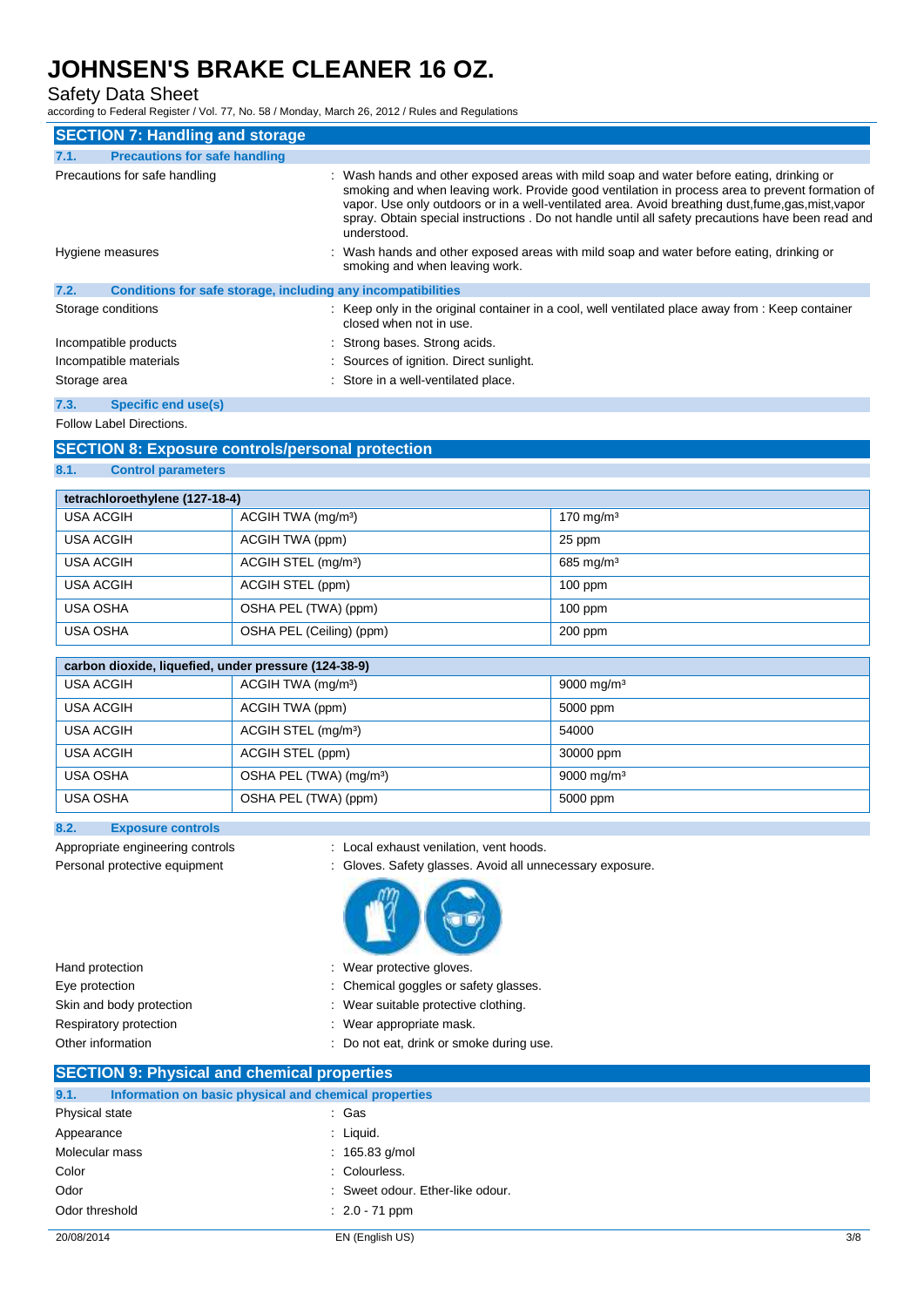Safety Data Sheet

according to Federal Register / Vol. 77, No. 58 / Monday, March 26, 2012 / Rules and Regulations

| рH                                                   | $6.8 - 8.4$                                                                                                                                                                                                                                                                                           |  |
|------------------------------------------------------|-------------------------------------------------------------------------------------------------------------------------------------------------------------------------------------------------------------------------------------------------------------------------------------------------------|--|
| Relative evaporation rate (butyl acetate=1)          | $\therefore$ 2                                                                                                                                                                                                                                                                                        |  |
| Relative evaporation rate (ether=1)                  | : 8                                                                                                                                                                                                                                                                                                   |  |
| Melting point                                        | -22 °C                                                                                                                                                                                                                                                                                                |  |
| Freezing point                                       | No data available                                                                                                                                                                                                                                                                                     |  |
| Boiling point                                        | 121 °C                                                                                                                                                                                                                                                                                                |  |
| Flash point                                          | No data available                                                                                                                                                                                                                                                                                     |  |
| Critical temperature                                 | 347 °C                                                                                                                                                                                                                                                                                                |  |
| Auto-ignition temperature                            | No data available                                                                                                                                                                                                                                                                                     |  |
| Decomposition temperature                            | >150 °C                                                                                                                                                                                                                                                                                               |  |
| Flammability (solid, gas)                            | No data available                                                                                                                                                                                                                                                                                     |  |
| Vapor pressure                                       | 19 <sub>hPa</sub>                                                                                                                                                                                                                                                                                     |  |
| Vapor pressure at 50 °C                              | 82 hPa                                                                                                                                                                                                                                                                                                |  |
| Relative vapor density at 20 °C                      | 5.8                                                                                                                                                                                                                                                                                                   |  |
| Relative density                                     | 1.62                                                                                                                                                                                                                                                                                                  |  |
| Relative density of saturated gas/air mixture        | 1.1                                                                                                                                                                                                                                                                                                   |  |
| Density                                              | 1623 kg/m <sup>3</sup>                                                                                                                                                                                                                                                                                |  |
| Solubility                                           | Insoluble in water. Substance sinks in water. Soluble in ethanol. Soluble in ether. Soluble in<br>acetone. Soluble in chloroform. Soluble in tetrachloromethane. Soluble in hexane. Soluble in<br>oils/fats.<br>Water: 0.015 g/100ml<br>Ethanol: soluble<br>Ether: soluble<br>Acetone: $> 10$ g/100ml |  |
| Log Pow                                              | 3.40 (Experimental value; 2.53; Experimental value; Equivalent or similar to OECD 107; 23 °C)                                                                                                                                                                                                         |  |
| Log Kow                                              | No data available                                                                                                                                                                                                                                                                                     |  |
| Viscosity, kinematic                                 | 0.555 mm <sup>2</sup> /s (20 °C)                                                                                                                                                                                                                                                                      |  |
| Viscosity, dynamic                                   | No data available                                                                                                                                                                                                                                                                                     |  |
| <b>Explosive properties</b>                          | No data available                                                                                                                                                                                                                                                                                     |  |
| Oxidizing properties                                 | No data available                                                                                                                                                                                                                                                                                     |  |
| <b>Explosive limits</b>                              | No data available                                                                                                                                                                                                                                                                                     |  |
| 9.2.<br><b>Other information</b>                     |                                                                                                                                                                                                                                                                                                       |  |
| Saturation concentration                             | : $127$ g/m <sup>3</sup>                                                                                                                                                                                                                                                                              |  |
| VOC content                                          | $: 0 \%$                                                                                                                                                                                                                                                                                              |  |
|                                                      |                                                                                                                                                                                                                                                                                                       |  |
| <b>SECTION 10: Stability and reactivity</b>          |                                                                                                                                                                                                                                                                                                       |  |
| 10.1.<br><b>Reactivity</b>                           |                                                                                                                                                                                                                                                                                                       |  |
| No additional information available                  |                                                                                                                                                                                                                                                                                                       |  |
| 10.2.<br><b>Chemical stability</b>                   |                                                                                                                                                                                                                                                                                                       |  |
| Not established.                                     |                                                                                                                                                                                                                                                                                                       |  |
| <b>Possibility of hazardous reactions</b><br>10.3.   |                                                                                                                                                                                                                                                                                                       |  |
| Not established.                                     |                                                                                                                                                                                                                                                                                                       |  |
| 10.4.<br><b>Conditions to avoid</b>                  |                                                                                                                                                                                                                                                                                                       |  |
| Direct sunlight. Extremely high or low temperatures. |                                                                                                                                                                                                                                                                                                       |  |
| 10.5.<br><b>Incompatible materials</b>               |                                                                                                                                                                                                                                                                                                       |  |
| Strong acids. Strong bases.                          |                                                                                                                                                                                                                                                                                                       |  |
| 10.6.<br><b>Hazardous decomposition products</b>     |                                                                                                                                                                                                                                                                                                       |  |
| Toxic fume. . Carbon monoxide. Carbon dioxide.       |                                                                                                                                                                                                                                                                                                       |  |
| <b>SECTION 11: Toxicological information</b>         |                                                                                                                                                                                                                                                                                                       |  |
|                                                      |                                                                                                                                                                                                                                                                                                       |  |
| 11.1.<br><b>Information on toxicological effects</b> |                                                                                                                                                                                                                                                                                                       |  |
| Acute toxicity                                       | : Harmful if inhaled. Harmful if inhaled.                                                                                                                                                                                                                                                             |  |
|                                                      |                                                                                                                                                                                                                                                                                                       |  |

| <b>JOHNSEN'S BRAKE CLEANER 16 OZ.</b> |                                                                                                 |     |
|---------------------------------------|-------------------------------------------------------------------------------------------------|-----|
| LD50 oral rat                         | 3835 mg/kg body weight                                                                          |     |
| LD50 dermal rabbit                    | > 3000 mg/kg (Rabbit; Literature study; >10000 mg/kg bodyweight; Rabbit; Experimental<br>value) |     |
| LC50 inhalation rat (mg/l)            | 27.58 mg/l/4h (Rat; Literature study)                                                           |     |
| 20/08/2014                            | EN (English US)                                                                                 | 4/8 |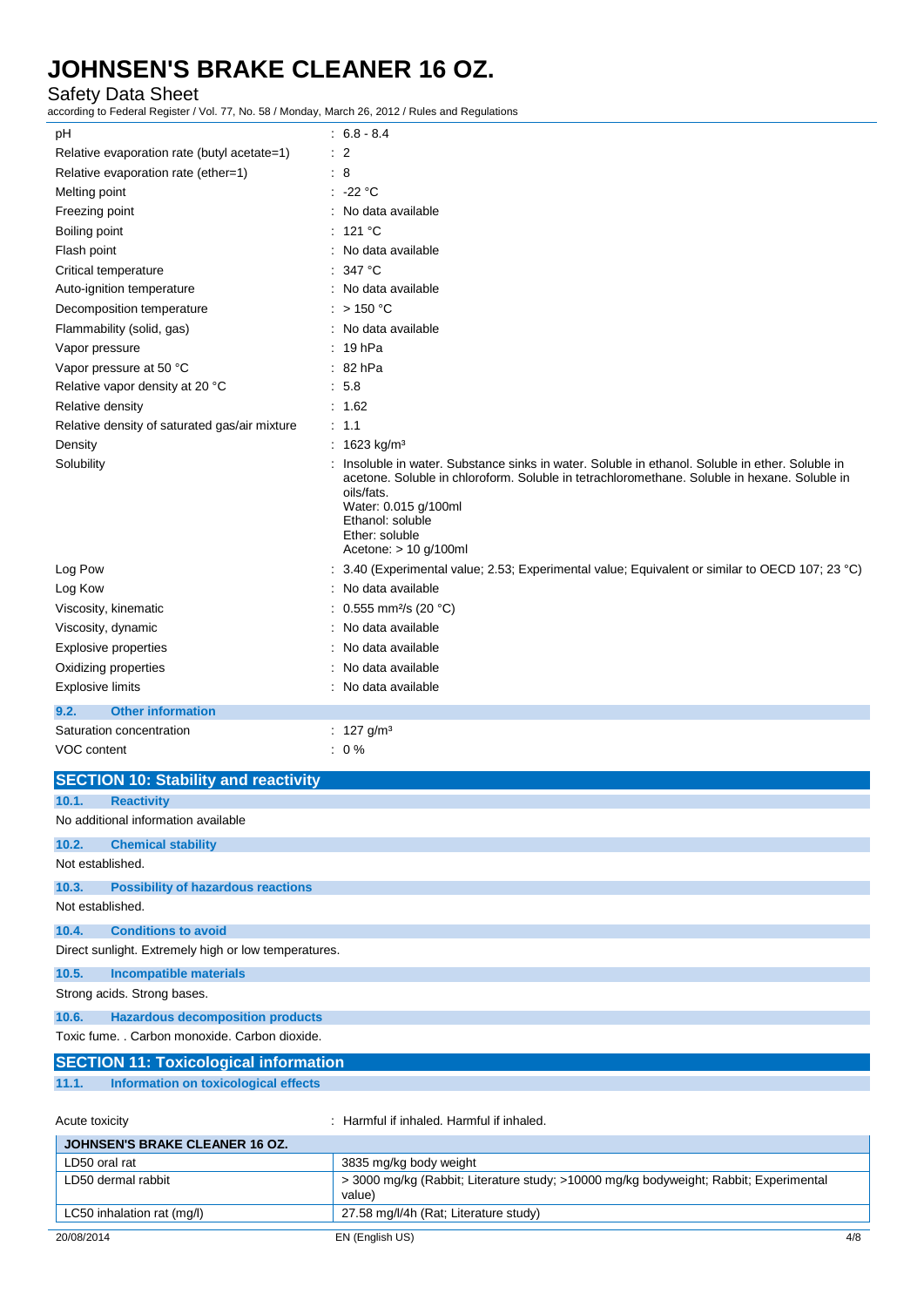### Safety Data Sheet

according to Federal Register / Vol. 77, No. 58 / Monday, March 26, 2012 / Rules and Regulations

| <b>JOHNSEN'S BRAKE CLEANER 16 OZ.</b>                  |                                                                                                                                                                                                                                   |
|--------------------------------------------------------|-----------------------------------------------------------------------------------------------------------------------------------------------------------------------------------------------------------------------------------|
| LC50 inhalation rat (ppm)                              | 5200 ppm/4h (Rat; Experimental value)                                                                                                                                                                                             |
| tetrachloroethylene (127-18-4)                         |                                                                                                                                                                                                                                   |
| LD50 oral rat                                          | > 2000 mg/kg (Rat; Equivalent or similar to OECD 401; Literature study; 3835 mg/kg<br>bodyweight; Rat; Equivalent or similar to OECD 401; Experimental value; 3005 mg/kg<br>bodyweight; Rat; Experimental value)                  |
| LD50 dermal rabbit                                     | > 3000 mg/kg (Rabbit; Literature study; >10000 mg/kg bodyweight; Rabbit; Experimental<br>value)                                                                                                                                   |
| LC50 inhalation rat (mg/l)                             | 27.58 mg/l/4h (Rat; Literature study)                                                                                                                                                                                             |
| LC50 inhalation rat (ppm)                              | 3786 ppm/4h (Rat; Experimental value)                                                                                                                                                                                             |
| Skin corrosion/irritation                              | : Not classified                                                                                                                                                                                                                  |
|                                                        | pH: 6.8 - 8.4                                                                                                                                                                                                                     |
| Serious eye damage/irritation                          | : Causes eye irritation.                                                                                                                                                                                                          |
|                                                        | pH: 6.8 - 8.4                                                                                                                                                                                                                     |
| Respiratory or skin sensitization                      | Not classified                                                                                                                                                                                                                    |
| Germ cell mutagenicity                                 | Not classified Based on available data, the classification criteria are not met                                                                                                                                                   |
| Carcinogenicity                                        | May cause cancer.                                                                                                                                                                                                                 |
| <b>JOHNSEN'S BRAKE CLEANER 16 OZ.</b>                  |                                                                                                                                                                                                                                   |
| IARC group                                             | 2A                                                                                                                                                                                                                                |
| tetrachloroethylene (127-18-4)                         |                                                                                                                                                                                                                                   |
| IARC group                                             | 2A                                                                                                                                                                                                                                |
| Reproductive toxicity                                  | Not classified Based on available data, the classification criteria are not met                                                                                                                                                   |
| Specific target organ toxicity (single exposure)       | : Not classified                                                                                                                                                                                                                  |
| Specific target organ toxicity (repeated<br>exposure)  | : Not classifiedBased on available data, the classification criteria are not met                                                                                                                                                  |
| Aspiration hazard                                      | Not classified Based on available data, the classification criteria are not met                                                                                                                                                   |
| Potential Adverse human health effects and<br>symptoms | Based on available data, the classification criteria are not met. Harmful if inhaled.                                                                                                                                             |
| Symptoms/injuries after inhalation                     | Danger of serious damage to health by prolonged exposure through inhalation. Harmful if<br>inhaled.                                                                                                                               |
| Symptoms/injuries after eye contact                    | Causes eye irritation.                                                                                                                                                                                                            |
| <b>SECTION 12: Ecological information</b>              |                                                                                                                                                                                                                                   |
| 12.1.<br><b>Toxicity</b>                               |                                                                                                                                                                                                                                   |
| Ecology - general                                      | Dangerous for the environment.                                                                                                                                                                                                    |
| Ecology - air                                          | Not classified as dangerous for the ozone layer (Regulation (EC) No 1005/2009). Not included in<br>the list of substances which may contribute to the greenhouse effect (Regulation (EC) No<br>842/2006). TA-Luft Klasse 5.2.5/I. |
| JOHNSEN'S BRAKE CLEANER 16 OZ.                         |                                                                                                                                                                                                                                   |
| LC50 fish 1                                            | 4.99 mg/l (96 h; Salmo gairdneri (Oncorhynchus mykiss); Locomotor effect)                                                                                                                                                         |
| EC50 Daphnia 1                                         | 8.5 mg/l (48 h; Daphnia magna; Locomotor effect)                                                                                                                                                                                  |
| LC50 fish 2                                            | 13 mg/l (96 h; Lepomis macrochirus)                                                                                                                                                                                               |
| tetrachloroethylene (127-18-4)                         |                                                                                                                                                                                                                                   |
| LC50 fish 1                                            | 4.99 mg/l (96 h; Salmo gairdneri (Oncorhynchus mykiss); Locomotor effect)                                                                                                                                                         |
| EC50 Daphnia 1                                         | 8.5 mg/l (48 h; Daphnia magna; Locomotor effect)                                                                                                                                                                                  |
| LC50 fish 2                                            | 13 mg/l (96 h; Lepomis macrochirus)                                                                                                                                                                                               |
| Threshold limit algae 1                                | 816 mg/l (96 h; Selenastrum capricornutum; Cell numbers)                                                                                                                                                                          |
| Threshold limit algae 2                                | 3.64 mg/l (72 h; Chlamydomonas angulosa; Growth rate)                                                                                                                                                                             |
| carbon dioxide, liquefied, under pressure (124-38-9)   |                                                                                                                                                                                                                                   |
| LC50 fish 1                                            | 35 mg/l (96 h; Salmo gairdneri (Oncorhynchus mykiss); Lethal)                                                                                                                                                                     |
| LC50 fish 2                                            | 60 - 240 mg/l (12 h; Salmo gairdneri (Oncorhynchus mykiss); Lethal)                                                                                                                                                               |
| 12.2.<br><b>Persistence and degradability</b>          |                                                                                                                                                                                                                                   |
| JOHNSEN'S BRAKE CLEANER 16 OZ.                         |                                                                                                                                                                                                                                   |
| Persistence and degradability                          | Not readily biodegradable in water. Low potential for adsorption in soil.                                                                                                                                                         |
| Biochemical oxygen demand (BOD)                        | 0.06 g $O2$ /g substance                                                                                                                                                                                                          |

ThOD  $0.39 g O<sub>2</sub> /g$  substance

BOD (% of ThOD) 0.15 % ThOD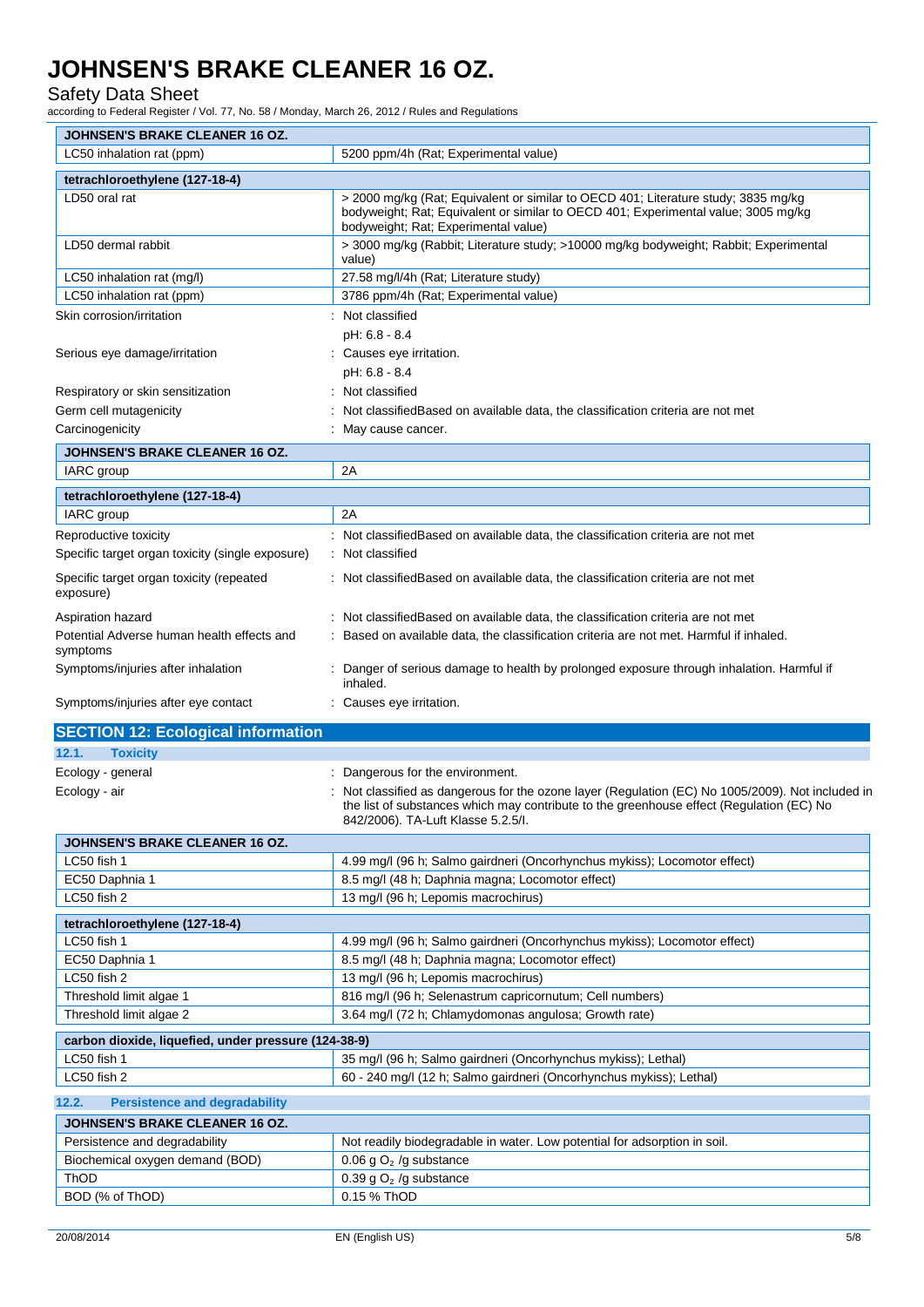### Safety Data Sheet

according to Federal Register / Vol. 77, No. 58 / Monday, March 26, 2012 / Rules and Regulations

| tetrachloroethylene (127-18-4)                               |                                                                                                |
|--------------------------------------------------------------|------------------------------------------------------------------------------------------------|
| Persistence and degradability                                | Not readily biodegradable in water. Low potential for adsorption in soil.                      |
| Biochemical oxygen demand (BOD)                              | 0.06 g $O2$ /g substance                                                                       |
| ThOD                                                         | 0.39 g $O2$ /g substance                                                                       |
| BOD (% of ThOD)                                              | 0.15 % ThOD                                                                                    |
| carbon dioxide, liquefied, under pressure (124-38-9)         |                                                                                                |
| Persistence and degradability                                | Biodegradability: not applicable. No (test)data on mobility of the substance available.        |
| Biochemical oxygen demand (BOD)                              | Not applicable                                                                                 |
| Chemical oxygen demand (COD)                                 | Not applicable                                                                                 |
| ThOD                                                         | Not applicable                                                                                 |
| BOD (% of ThOD)                                              | Not applicable                                                                                 |
| 12.3.<br><b>Bioaccumulative potential</b>                    |                                                                                                |
| JOHNSEN'S BRAKE CLEANER 16 OZ.                               |                                                                                                |
| BCF fish 1                                                   | 40 - 115 Salmo gairdneri (Oncorhynchus mykiss)                                                 |
| BCF fish 2                                                   | 25.8 - 77.1 (8 weeks; Cyprinus carpio)                                                         |
| BCF other aquatic organisms 1                                | 63 (Modiolus modiolus; Mantle, dry weight)                                                     |
| BCF other aquatic organisms 2                                | 39 (Buccinum undatum; Muscles, dry weight)                                                     |
| Log Pow                                                      | 3.40 (Experimental value; 2.53; Experimental value; Equivalent or similar to OECD 107; 23 °C)  |
| Bioaccumulative potential                                    | Low potential for bioaccumulation (BCF $<$ 500).                                               |
| tetrachloroethylene (127-18-4)                               |                                                                                                |
| BCF fish 1                                                   |                                                                                                |
| BCF fish 2                                                   | 40 - 115 Salmo gairdneri (Oncorhynchus mykiss)<br>25.8 - 77.1 (8 weeks; Cyprinus carpio)       |
| BCF other aquatic organisms 1                                | 63 (Modiolus modiolus; Mantle, dry weight)                                                     |
| BCF other aquatic organisms 2                                | 39 (Buccinum undatum; Muscles, dry weight)                                                     |
| Log Pow                                                      | 3.40 (Experimental value; 2.53; Experimental value; Equivalent or similar to OECD 107; 23 °C)  |
| Bioaccumulative potential                                    | Low potential for bioaccumulation (BCF $<$ 500).                                               |
|                                                              |                                                                                                |
| carbon dioxide, liquefied, under pressure (124-38-9)         |                                                                                                |
| Log Pow                                                      | 0.83 (Experimental value)                                                                      |
| Bioaccumulative potential                                    | Low potential for bioaccumulation (Log Kow < 4).                                               |
| 12.4.<br><b>Mobility in soil</b>                             |                                                                                                |
| JOHNSEN'S BRAKE CLEANER 16 OZ.                               |                                                                                                |
| Surface tension                                              | 0.0313 N/m (20 °C)                                                                             |
| tetrachloroethylene (127-18-4)                               |                                                                                                |
| Surface tension                                              | 0.0313 N/m (20 $^{\circ}$ C)                                                                   |
|                                                              |                                                                                                |
| 12.5.<br><b>Other adverse effects</b>                        |                                                                                                |
| Other information                                            | : Avoid release to the environment.                                                            |
| <b>SECTION 13: Disposal considerations</b>                   |                                                                                                |
| 13.1.<br><b>Waste treatment methods</b>                      |                                                                                                |
| Waste disposal recommendations                               | : Dispose in a safe manner in accordance with local/national regulations. Dispose of           |
|                                                              | contents/container to appropriate waste disposal facility, in accordance with local, regional, |
|                                                              | national, international regulations.                                                           |
| Ecology - waste materials                                    | : Avoid release to the environment.                                                            |
| <b>SECTION 14: Transport information</b>                     |                                                                                                |
| In accordance with ADR / RID / IMDG / IATA / ADN             |                                                                                                |
|                                                              |                                                                                                |
| US DOT (ground):<br>UN1950, Aerosols, 2.2, Limited Quantity  |                                                                                                |
| ICAO/IATA (air):<br>UN1950, Aerosols, 2.2, Limited Quantity  |                                                                                                |
| IMO/IMDG (water):<br>UN1950, Aerosols, 2.2, Limited Quantity |                                                                                                |
|                                                              |                                                                                                |
| 14.2.<br><b>UN proper shipping name</b>                      |                                                                                                |
| DOT Proper Shipping Name                                     | : Aerosols                                                                                     |
|                                                              | poison, (each not exceeding 1 L capacity)                                                      |
| Department of Transportation (DOT) Hazard                    | : 2.2 - Class 2.2 - Non-flammable compressed gas 49 CFR 173.115                                |
| Classes                                                      |                                                                                                |
|                                                              |                                                                                                |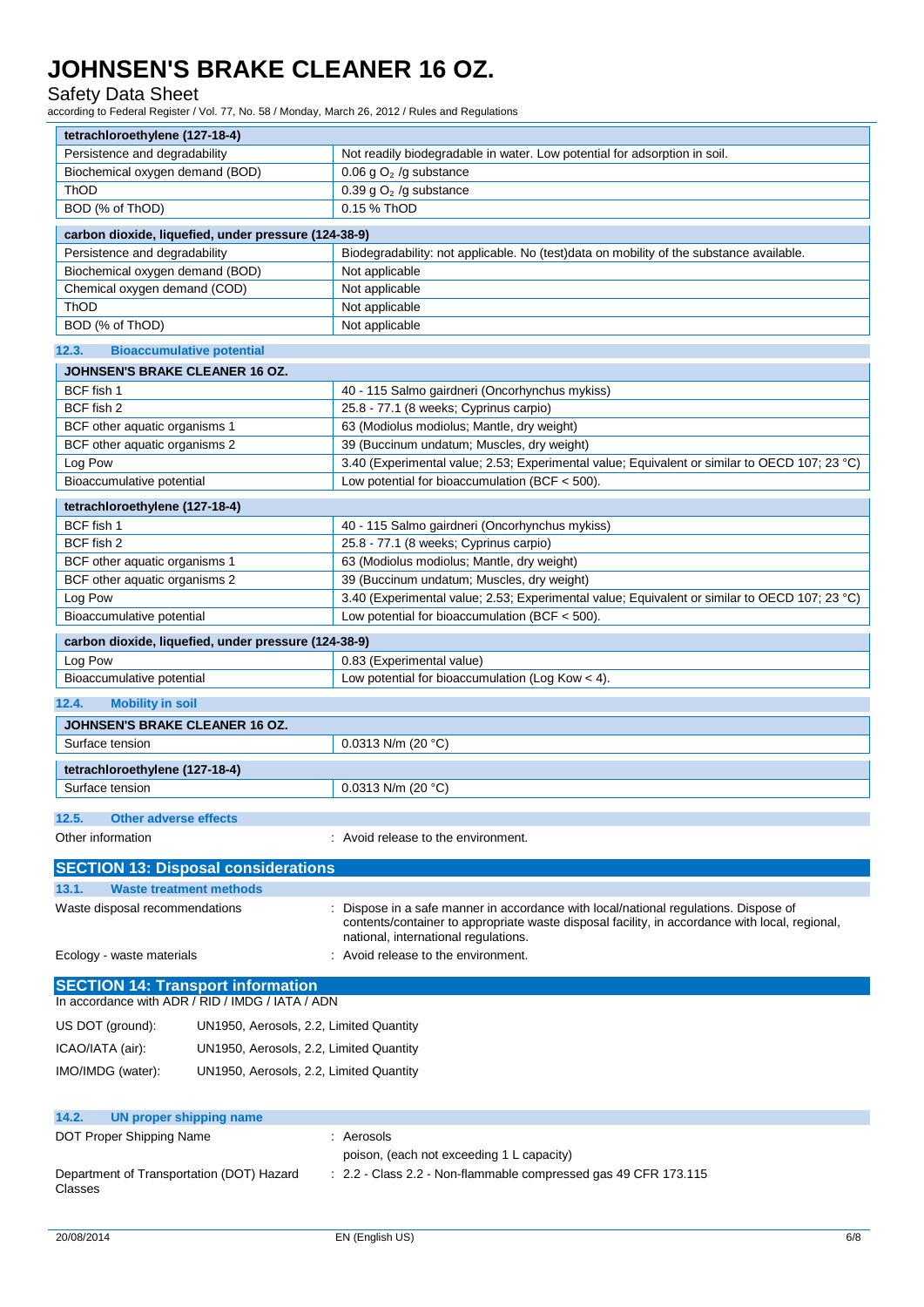Safety Data Sheet

according to Federal Register / Vol. 77, No. 58 / Monday, March 26, 2012 / Rules and Regulations

| Hazard labels (DOT)                                                             | : 2.2 - Non-flammable gas<br>6.1 - Poison inhalation hazard                                                                                                                             |
|---------------------------------------------------------------------------------|-----------------------------------------------------------------------------------------------------------------------------------------------------------------------------------------|
| DOT Packaging Exceptions (49 CFR 173.xxx)                                       | : 306                                                                                                                                                                                   |
| DOT Packaging Non Bulk (49 CFR 173.xxx)                                         | : None                                                                                                                                                                                  |
| DOT Packaging Bulk (49 CFR 173.xxx)                                             | : None                                                                                                                                                                                  |
| Marine pollutant                                                                | : Yes                                                                                                                                                                                   |
|                                                                                 |                                                                                                                                                                                         |
| 14.3. Additional information                                                    |                                                                                                                                                                                         |
| Other information                                                               | : No supplementary information available.                                                                                                                                               |
| <b>Overland transport</b>                                                       |                                                                                                                                                                                         |
| No additional information available                                             |                                                                                                                                                                                         |
| <b>Transport by sea</b>                                                         |                                                                                                                                                                                         |
| DOT Vessel Stowage Location                                                     | : A - The material may be stowed "on deck" or "under deck" on a cargo vessel and on a<br>passenger vessel.                                                                              |
| DOT Vessel Stowage Other                                                        | : 48 - Stow "away from" sources of heat, 87 - Stow "separated from" Class 1 (explosives) except<br>Division 14,126 - Segregation same as for Class 9, miscellaneous hazardous materials |
| <b>Air transport</b>                                                            |                                                                                                                                                                                         |
| DOT Quantity Limitations Passenger aircraft/rail : Forbidden<br>(49 CFR 173.27) |                                                                                                                                                                                         |
| DOT Quantity Limitations Cargo aircraft only (49 : Forbidden<br>CFR 175.75)     |                                                                                                                                                                                         |
| <b>SECTION 15: Regulatory information</b>                                       |                                                                                                                                                                                         |

| Immediate (acute) health hazard<br>Delayed (chronic) health hazard<br>Sudden release of pressure hazard |
|---------------------------------------------------------------------------------------------------------|
|                                                                                                         |
|                                                                                                         |
| 100 lb Tetrachloroethylene                                                                              |
| Immediate (acute) health hazard<br>Delayed (chronic) health hazard                                      |
|                                                                                                         |

**15.2. International regulations**

| <b>CANADA</b>                                        |                                                                                                                                                                                     |  |  |  |  |
|------------------------------------------------------|-------------------------------------------------------------------------------------------------------------------------------------------------------------------------------------|--|--|--|--|
| <b>JOHNSEN'S BRAKE CLEANER 16 OZ.</b>                |                                                                                                                                                                                     |  |  |  |  |
| <b>WHMIS Classification</b>                          | Class D Division 1 Subdivision B - Toxic material causing immediate and serious toxic effects<br>Class D Division 2 Subdivision A - Very toxic material causing other toxic effects |  |  |  |  |
| tetrachloroethylene (127-18-4)                       |                                                                                                                                                                                     |  |  |  |  |
| Listed on the Canadian DSL (Domestic Sustances List) |                                                                                                                                                                                     |  |  |  |  |
| <b>WHMIS Classification</b>                          | Class D Division 1 Subdivision B - Toxic material causing immediate and serious toxic effects<br>Class D Division 2 Subdivision A - Very toxic material causing other toxic effects |  |  |  |  |

#### **EU-Regulations**

No additional information available

**Classification according to Regulation (EC) No. 1272/2008 [CLP]**